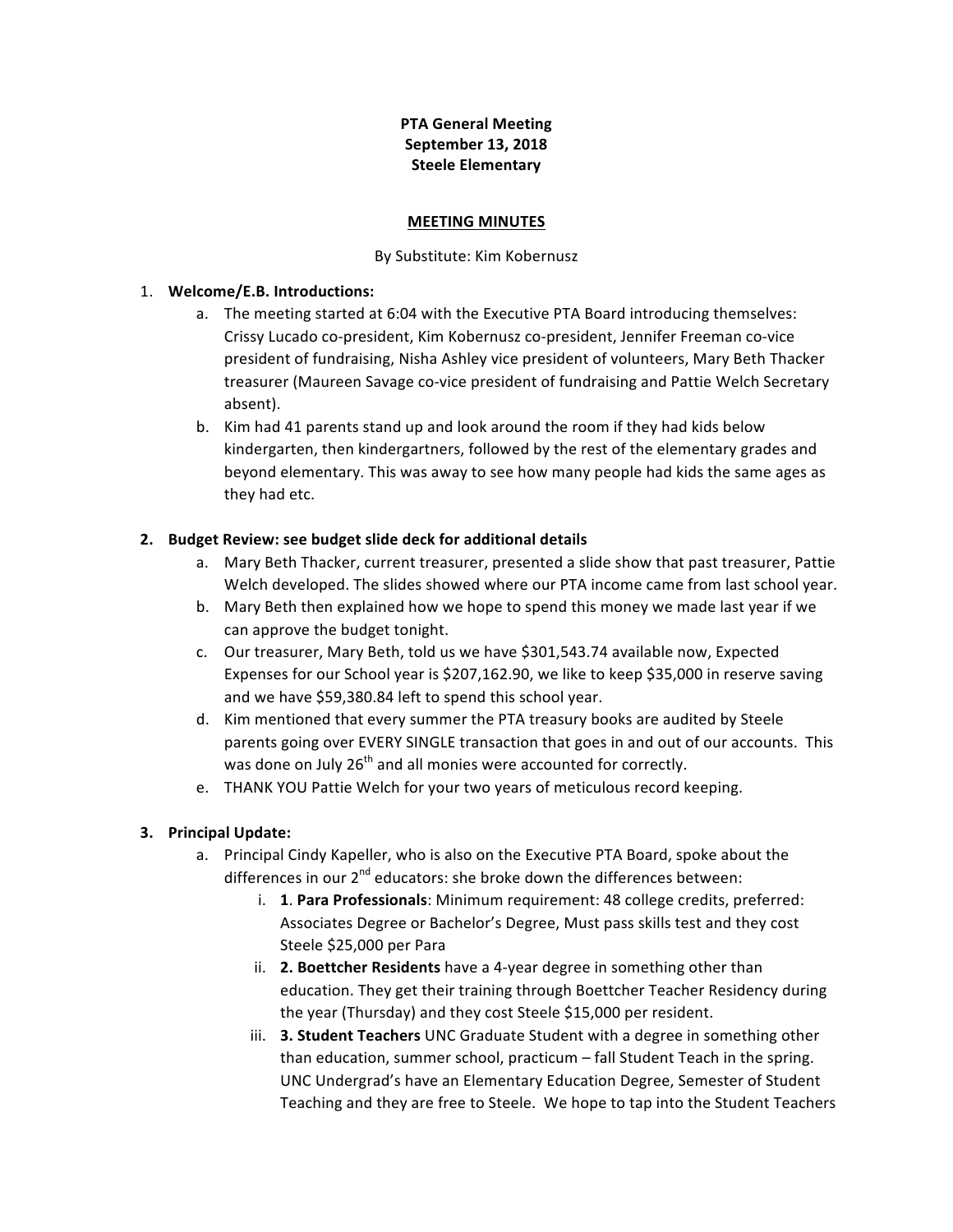next year and beyond to reduce our costs going forward. Mrs. Kapeller also talked about how the pools to become teachers are at an all time low and they are much harder to come by.

### 4. **Budget Approval**:

a. Paid PTA Voting members stood up. Kim Kobernusz made a motion to approve the budget for this school year. Nisha Ashley  $2^{nd}$  the motion and the voting members approved the Budget as presented by Mary Beth.

## 5. **CSC (Collaborative School Committee):**

- a. Ali Sweeney and Tawney Becker told us how they meet once a month, an hour before the PTA meetings to give advice on the budget, and how to improve the school. They talk about what is going well and give guidance where needed.
- b. The committee is made up of 4 parents, 3 teachers, 1 principal and they are looking for a community member at large to join to committee. If you know of anyone that may like to join please send him or her our way.
- c. Tawney also mentioned a meeting being held at South High School on Wednesday September  $26<sup>th</sup>$  from 5:30-7:30 regarding Tom Boasberg current Superintendent's replacement. What do you want to see in the next superintendent? The Denver Board of Education wants to learn about your hopes and dreams for our next district leader. Join the meeting and give your input.

### **6. Committee updates:**

# a. **Family Programs:**

i. Carnival & Bike-A-Thon – Sean Jourdan will be taking over Family Programs from Carrie Gibson next school year. He is training under Carrie now and he let us know the Bike-A-Thon  $1^{st}$  wave will leave the school parking lot at 10:30 and the  $2^{nd}$  wave will leave at 10:45. Have kids start gathering around 10:15 with filled out consent forms, a donation made out to Steele PTA for the Specials and a nonperishable food item for a food drive. The Carnival will be up and running by 11-1:00 on the field and playground area.  $4^{th}$  and  $5^{th}$  graders will be taking turns running the free games and free bouncy house obstacles, food trucks will be on site for your dining pleasure.

# b. **Fall Fundraiser/Stallion Fund:**

i. Dedra Haynie (co-chair of Fall fundraiser) let us know to save Nov  $10^{th}$  6:00-10:00 p.m. for the Denver Botanic Gardens adults only Masquerade Fundraiser. The Auction will have a Live portion, a Silent, portion a Steele Exclusives and Teacher Experiences portion. The Live Auction has unique experiences, sports/concert packages and vacation homes. The Silent Auction has tours and tickets, products and services along with gift certificates. The Steele Exclusives are parties thrown by Steele Families for Steele Families. The Teacher Experiences are donated by the teachers for their students. Look at the PTA website for details on how to get involved and come out and have a good time raising money for the kids.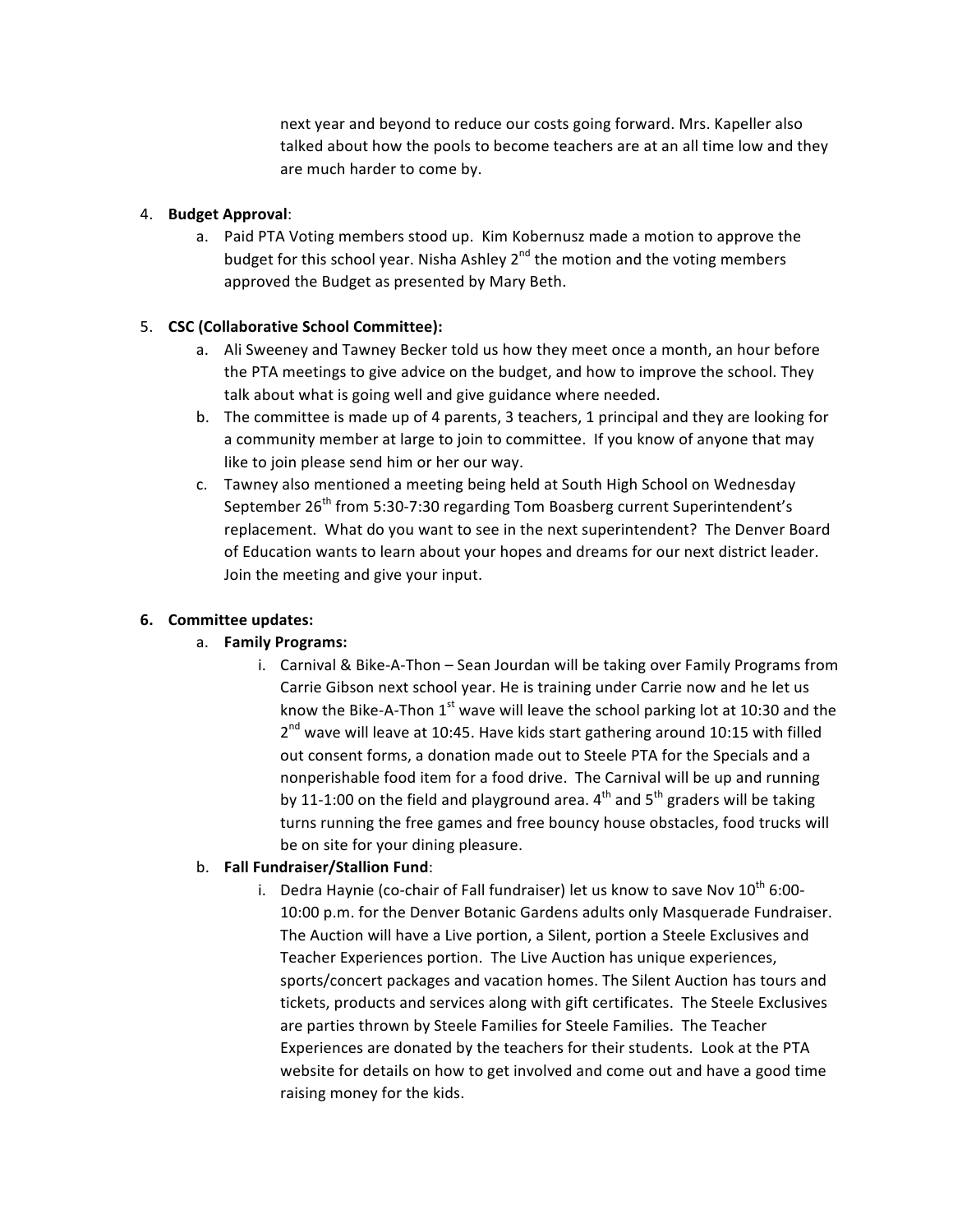### c. **Sponsorship:**

i. Crissy Lucado spoke about the sponsorship team is trying to streamline their process to make it easier for participants to decide when and where is the best placement for their money. Finalizing process and looking for help

## d. **Garden:**

i. Dig it Day Oct.  $14^{th}$  Kids and families welcome. Franci Martin who has been in charge of our beautiful garden let us know how this will be her last year before her son graduates from Steele. She talked about the Farmers Market that sells out every Thursday after school. Franci mentioned she has tried to scale down the jobs in the garden to make them more manageable for volunteers to want to be involved. She is hoping her kindergarten marigolds program never goes away and how she also runs an after-school garden club in the spring.

## e. **Grocery Cards:**

i. Ali Sweeney, spoke on how King Soopers and Safeway give 5% back to Steele when you buy groceries with a reloadable gift card. It's easy and fast  $-$  when you go grocery shopping, you just tell the cashier that you want to add money to a gift card. Every time you add money to your card, Steele gets 5%. Get your card in the school office. Each card costs \$5 and has been pre-loaded with \$5 for you to spend at King Soopers or Safeway. If every family at Steele used these cards to buy their weekly groceries, we would raise \$50,000 for the school every year. You can buy reloadable cards for anyone in your life that shops at King Soopers or Safeway.

# f. **MySchoolAnywhere (MSA) MOBILE APP**:

i. Nisha Ashley: This is where you can view all the volunteer positions, and so much MORE. Access MSA from anywhere with their free, full featured mobile app available for Apple or Android phones. You can quickly sign up for open volunteer positions and view your current and past commitments. With the school directory feature you can search by student, family, parent, or teacher and click-to-call, click-to-text, "map it" and email. Download it TODAY!

# g. **Communication Coordinator:**

i. Jim Grimes, told us he is one of 9 members on his team. All work hard trying to keep us all informed of what is going on at Steele. Please check out our two websites: http://steele.dpsk12.org, & http://steelepta.org, where you can sign up for the Steele Stallion (weekly newsletter), view our school calendar that is updated all the time. He also mentioned at the bottom of the Stallion Press you can see who to contact to submit items to the newsletter and other contact information for questions. We have two Facebook pages. One is private and when you request to be added your email is verified that you are a Steele parent before being accepted.

### h. **Home Tour:**

i. Jen Olson let us know the Home Tour is held every year on the Saturday of Mother's Day Weekend. It involves LOTS of volunteers and brings in all kinds of money. Jen and Johanna Woodrow have started looking for houses for our